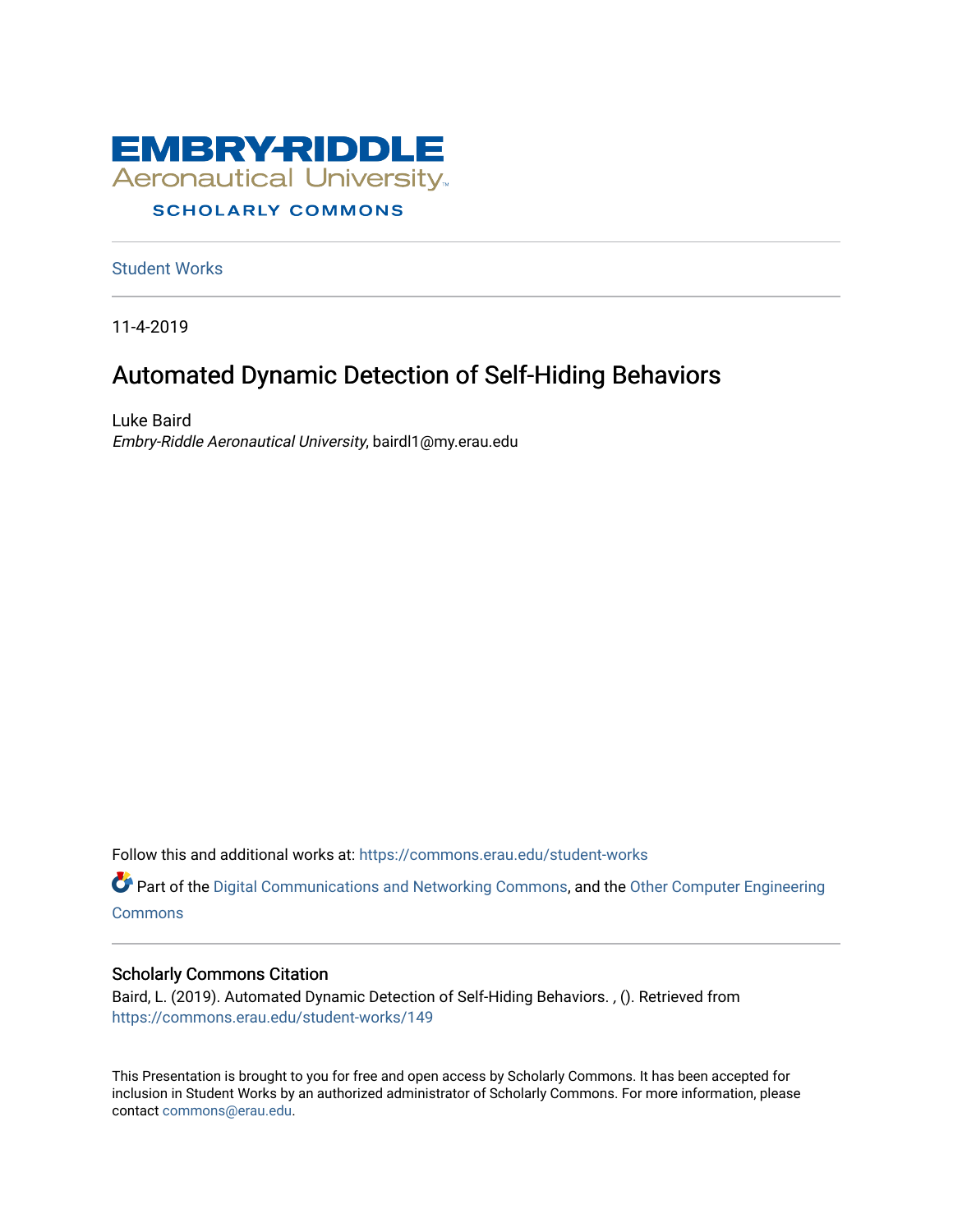



Automated Dynamic Detection of Self-Hiding Behaviors

LUKE BAIRD, DR. ZHIYONG SHAN, DR. VINOD NAMBOODIRI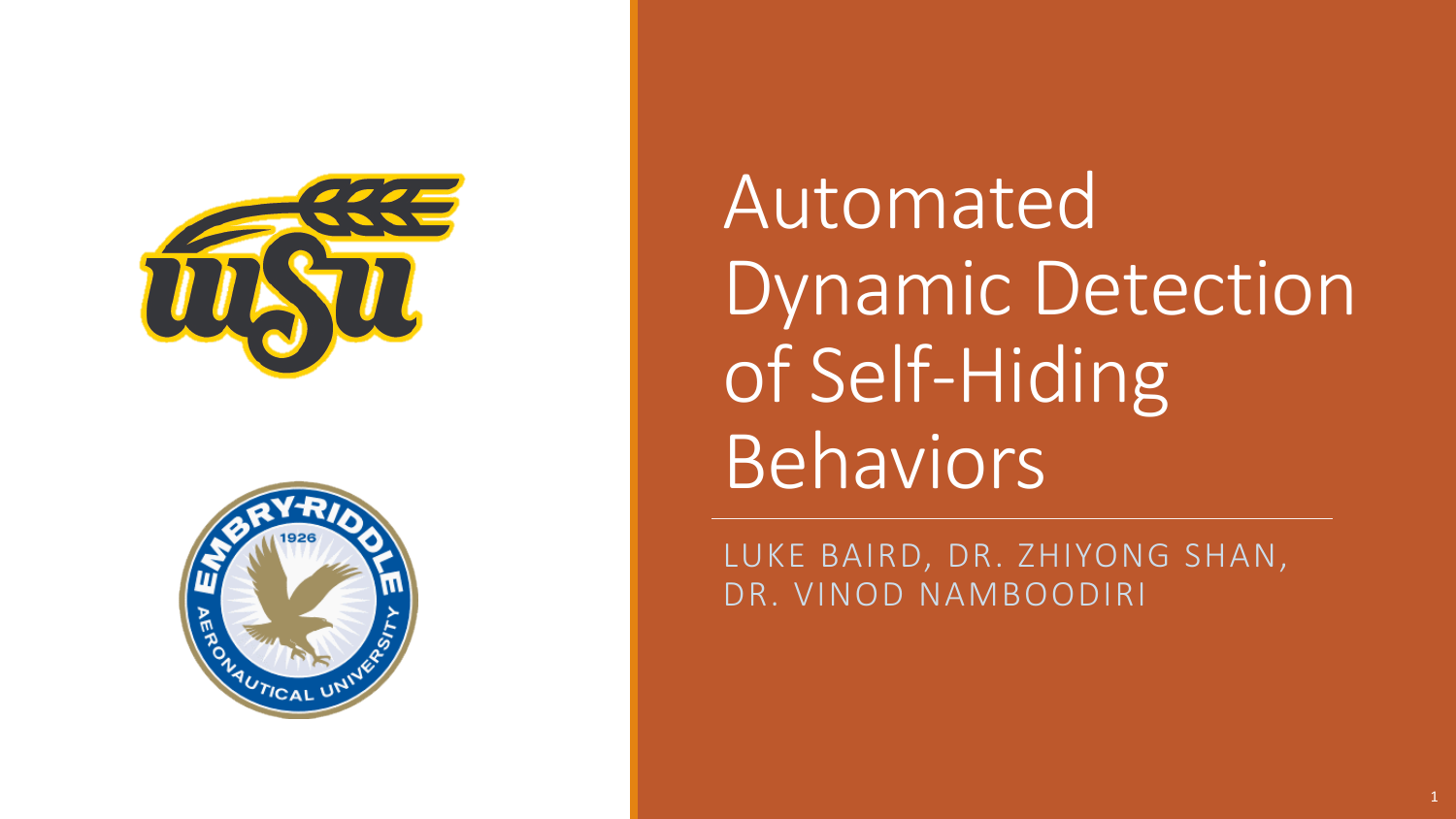## Introduction

What is self-hiding behavior (SHB) in an app?

- *Self-hiding behavior* occurs when an app deliberately conceals itself from the user
- Malicious apps hide from user to avoid detection
- Benign apps may exhibit SHBs
- This introduces a privacy risk to the user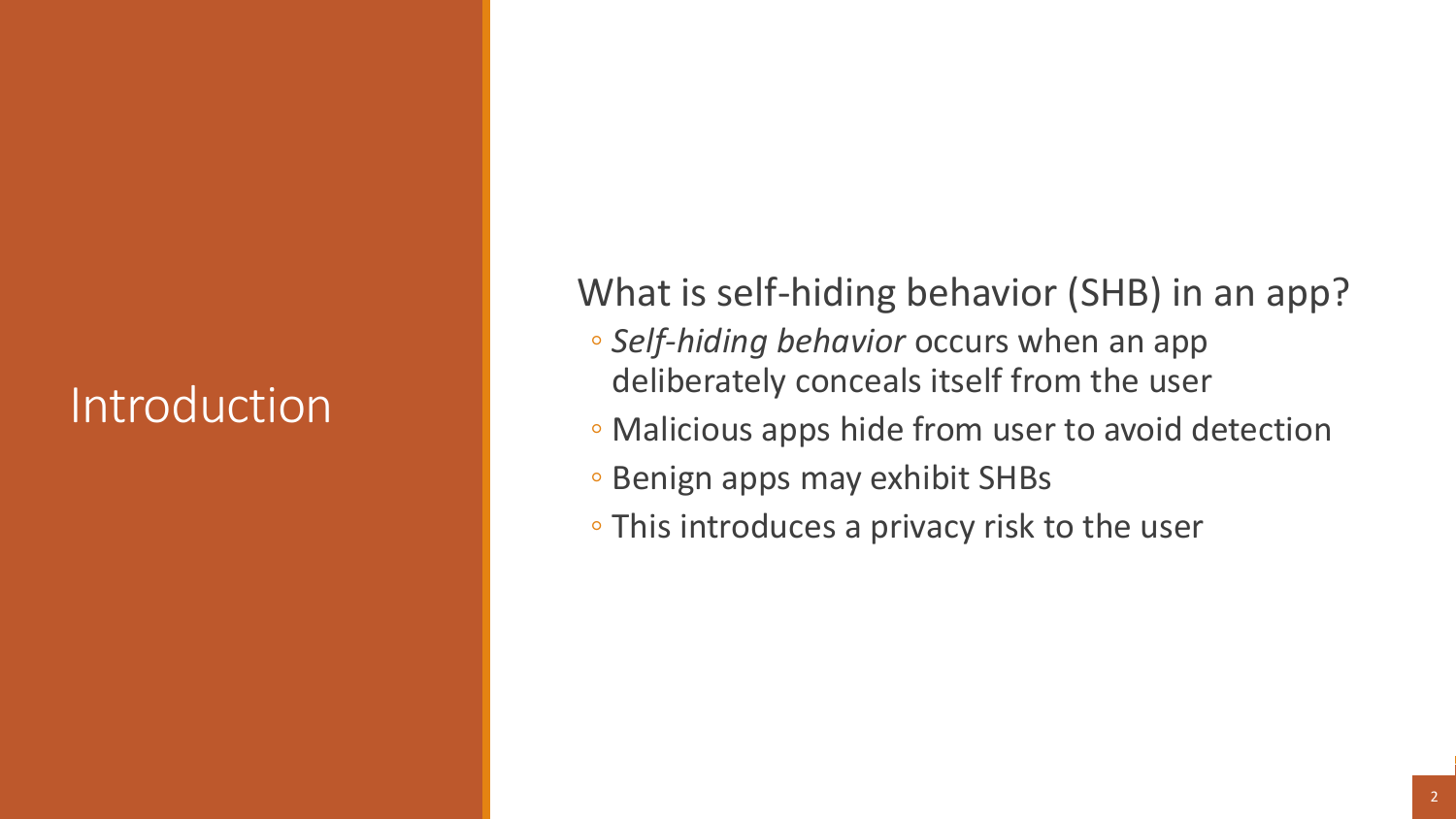## Background— Android App Lifecycle<sup>1</sup>

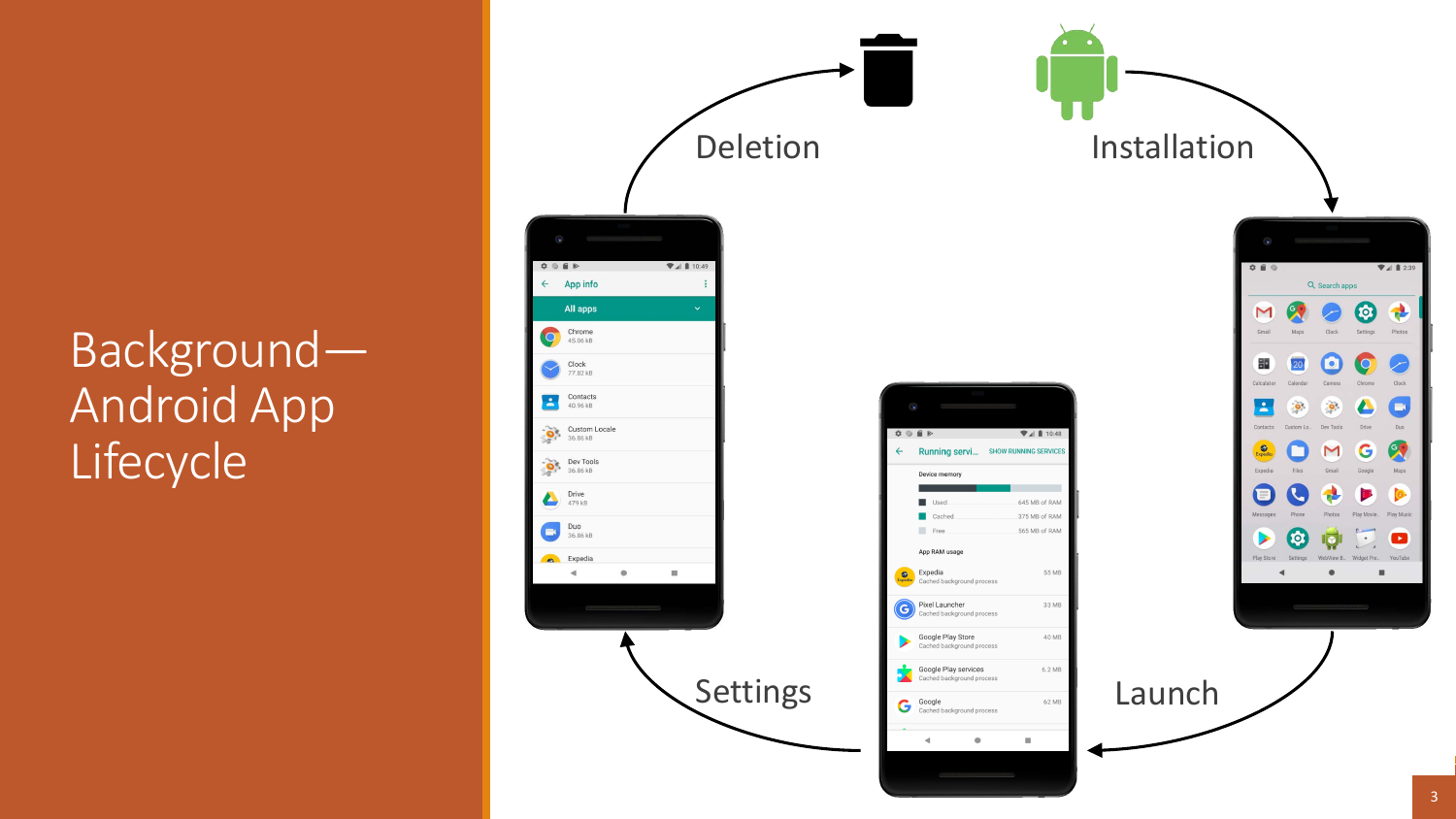# Tool Design

Research developed a set of three tools:

- AutoSHBHome for detecting SHBs in the home app list
- AutoSHBInstalled for detecting SHBs in the installed app list
- AutoSHBRunning for detecting SHBs in the running app list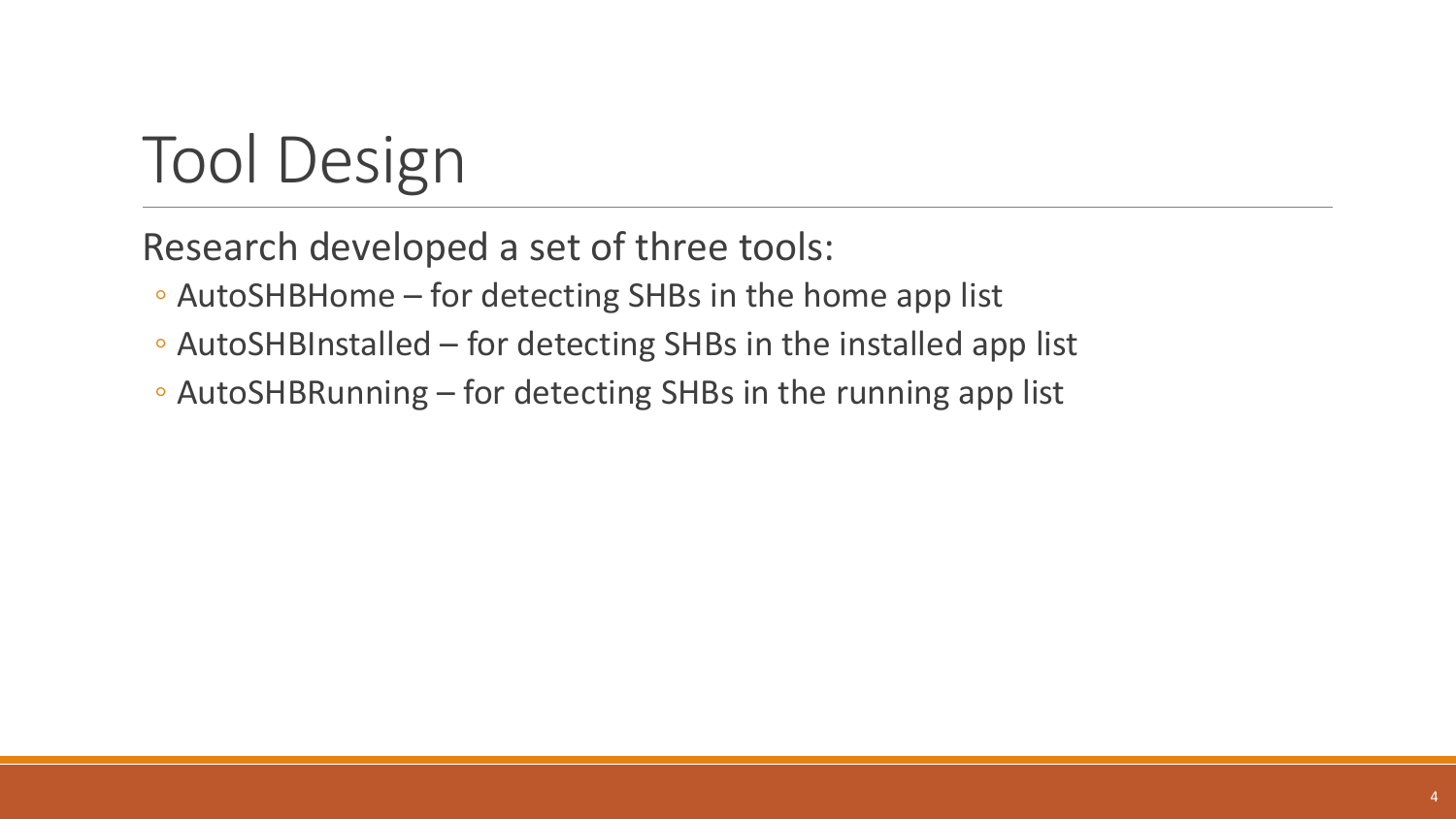#### AutoSHBHome Algorithm

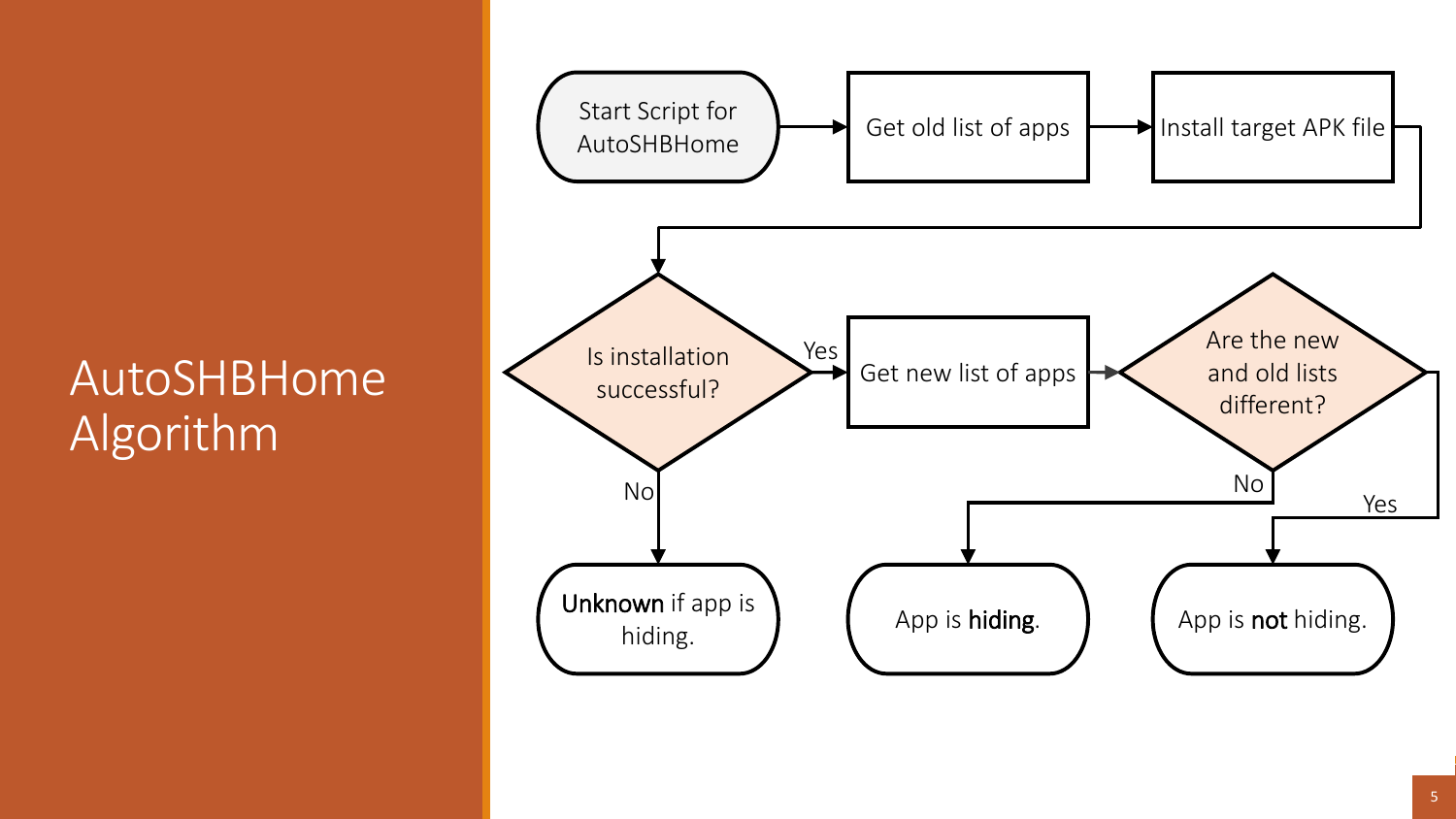#### AutoSHBInstalled Algorithm

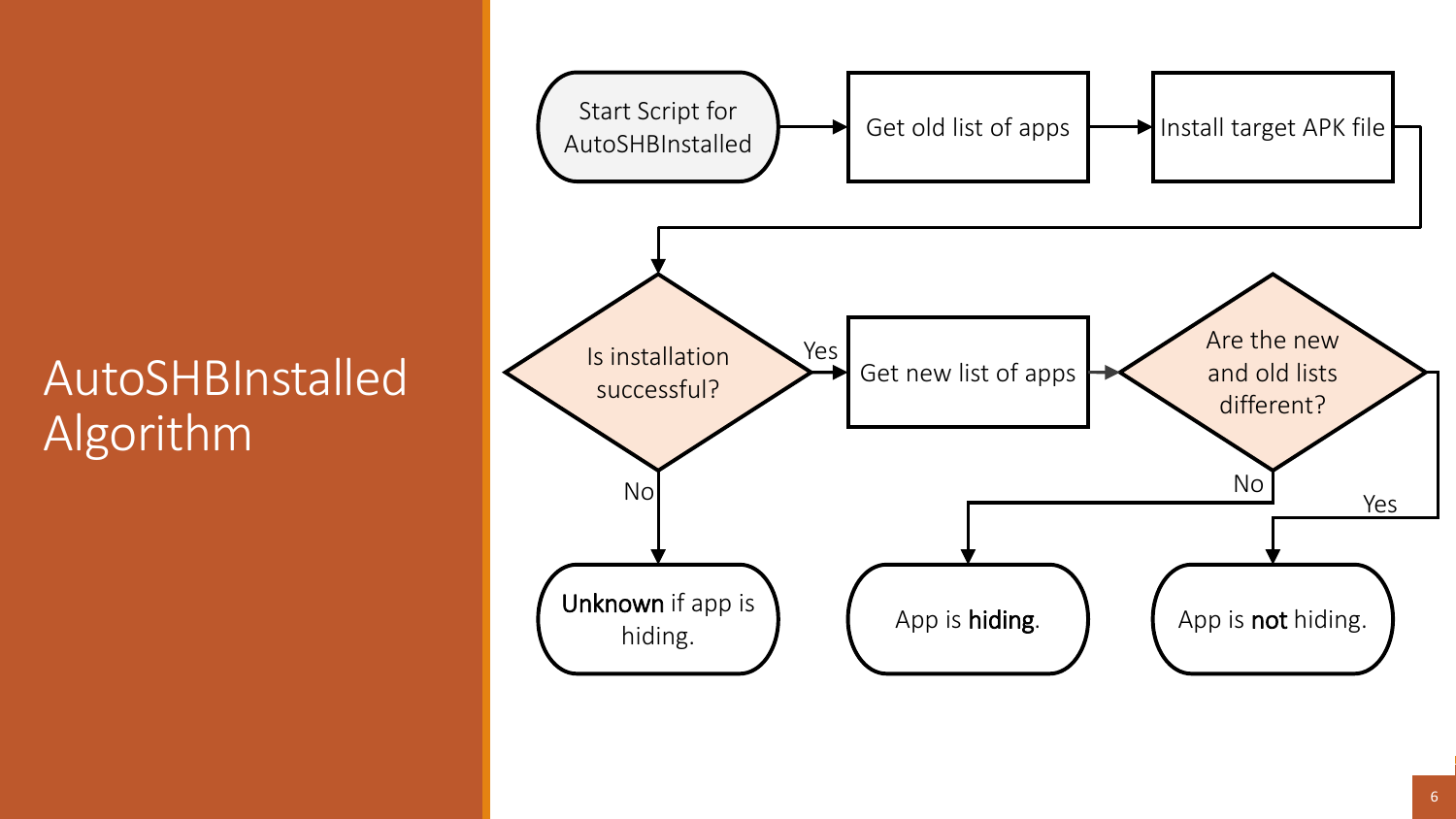#### AutoSHBRunning Algorithm

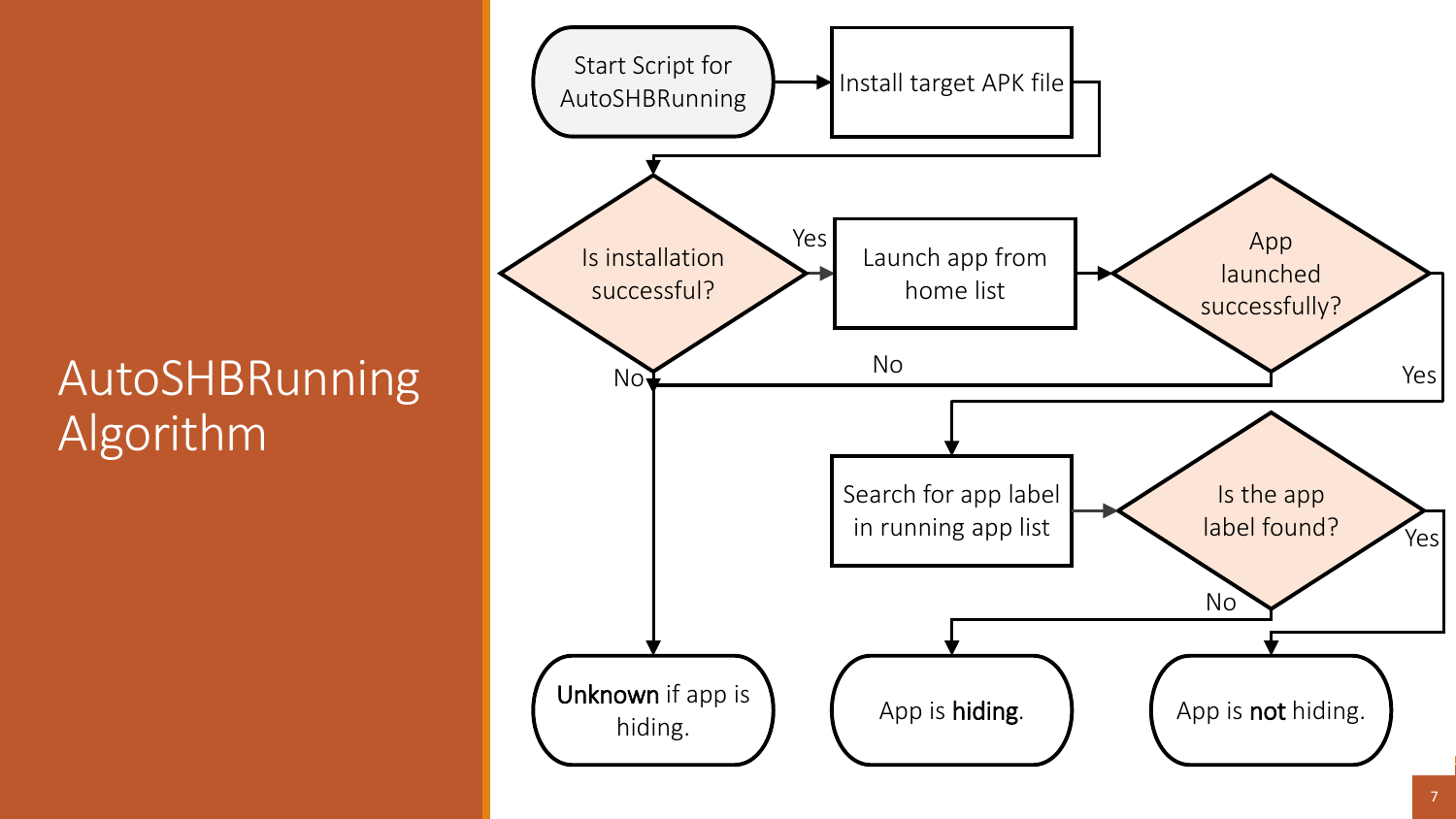# Evaulation – Accuracy of Analysis

| <b>Test</b>                      | #<br>analyzed | # hiding       | # not<br>hiding | <b>False</b><br>positives | <b>False</b><br>Negatives | <b>Precision</b> | <b>Recall</b> | F-<br><b>Measure</b> | <b>Errors</b>  |
|----------------------------------|---------------|----------------|-----------------|---------------------------|---------------------------|------------------|---------------|----------------------|----------------|
| <b>AutoSHB</b><br>Home           | 77            | 12             | 62              | $\overline{2}$            | $\overline{0}$            | 97.47%           | 100%          | 98.72%               | $\overline{3}$ |
| <b>AutoSHB</b><br>Installed      | 77            | $\overline{0}$ | 76              | $\overline{0}$            | $\mathbf 0$               | 100%             | N/A           | 100%                 | 1              |
| <b>AutoSHB</b><br><b>Running</b> | 63            | $\overline{3}$ | 40              | $\overline{0}$            | $\mathbf 0$               | 100%             | 100%          | 100%                 | 20             |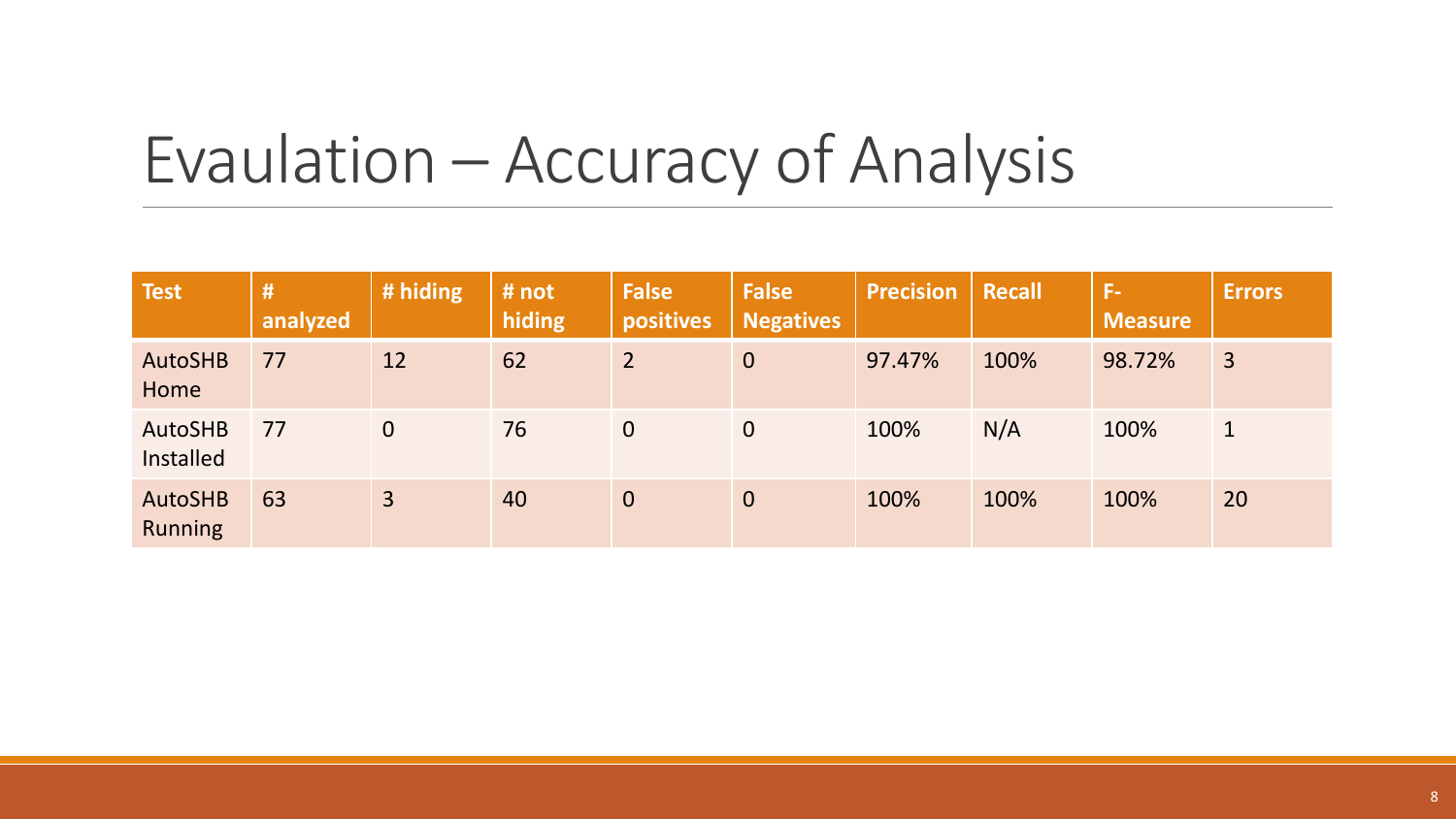# Evaluation – Efficiency of Analysis

| Test                  | <b>Total Time</b>   | <b>Average time</b><br>per app | per app | Median time   Maximum time   Minimum time<br>per app | per app       |
|-----------------------|---------------------|--------------------------------|---------|------------------------------------------------------|---------------|
| AutoSHBHome           | 8569 sec (2.4 h)    | 85.9 sec                       | 84 sec  | 139 sec                                              | 30 sec        |
| AutoSHBInstalled      | 14712 sec $(4.1 h)$ | 149.3 sec                      | 156 sec | 188 sec                                              | <b>76 sec</b> |
| <b>AutoSHBRunning</b> | 10982 sec (3.0 h)   | 111 sec                        | 96 sec  | 1373 sec                                             | 5 sec         |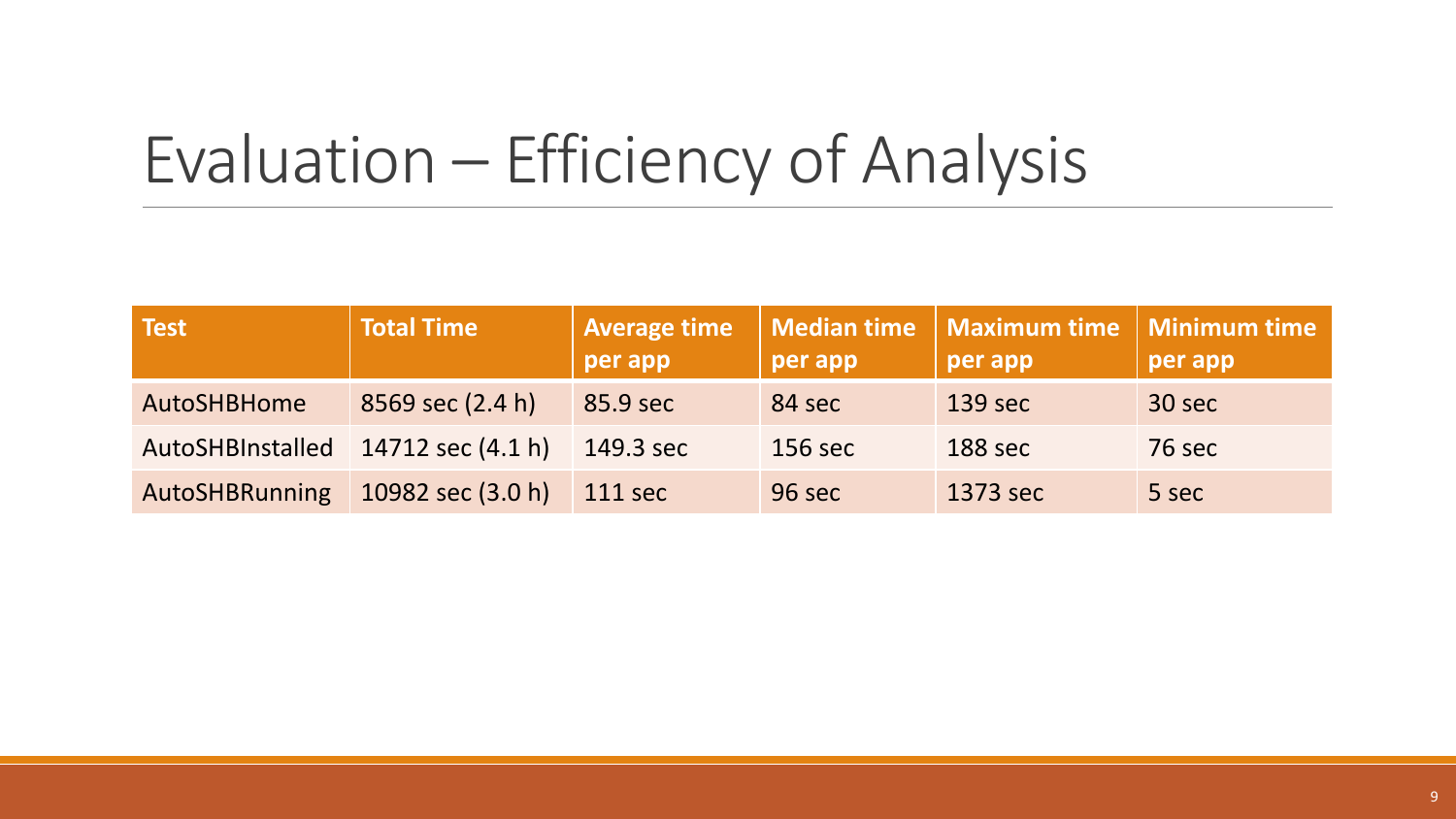# Evaluation – Limitations

- Highly UI-dependent
- Only implemented for Android
- Apps only analyzed if compilation for x86 available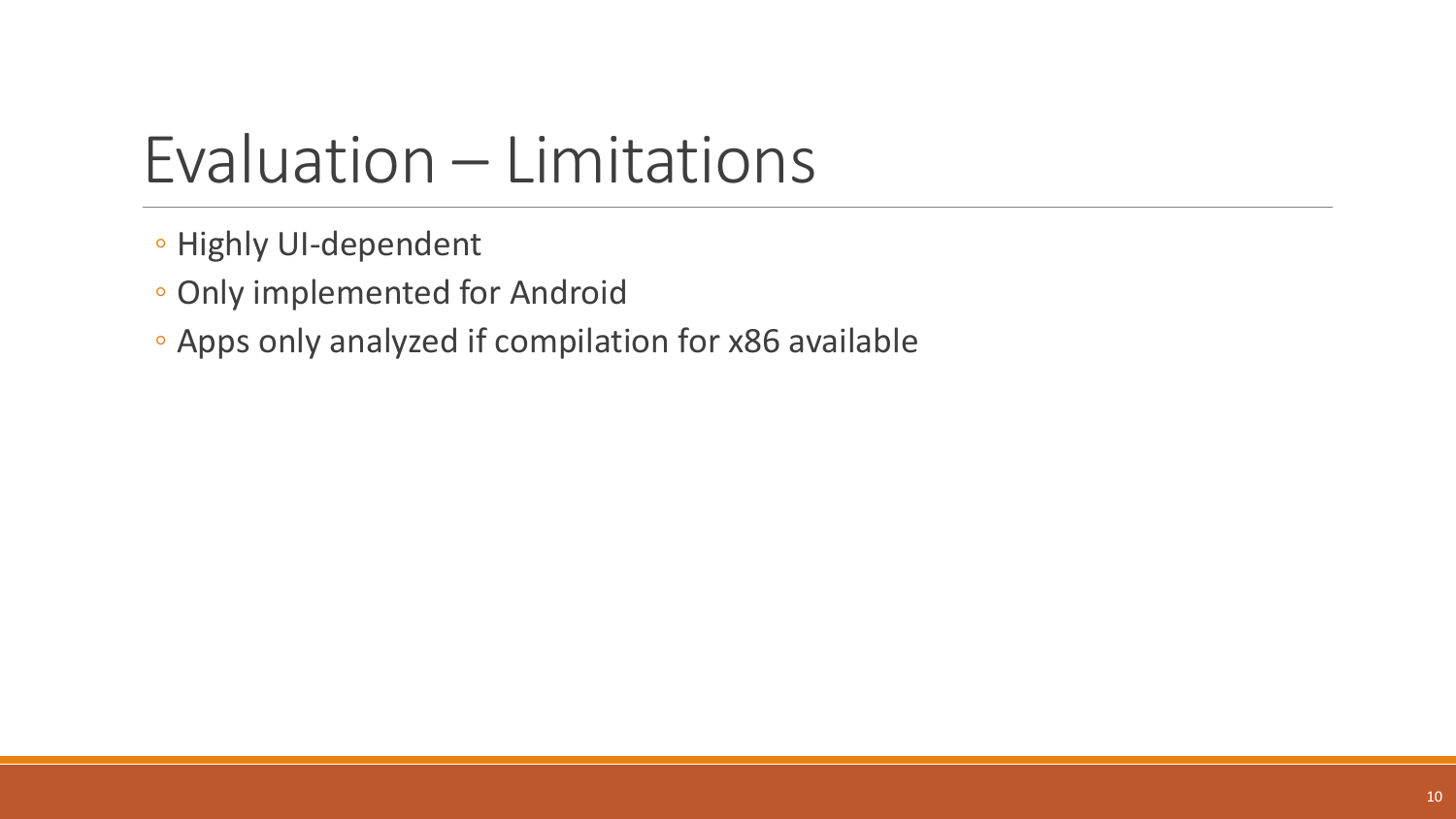#### Conclusions & Future Work

#### **Conclusions**

◦ Tools demonstrate effective and efficient technique for finding SHBs

#### Future Work

- Develop tools for iOS platform
- Research methods to make implementation less UI-dependent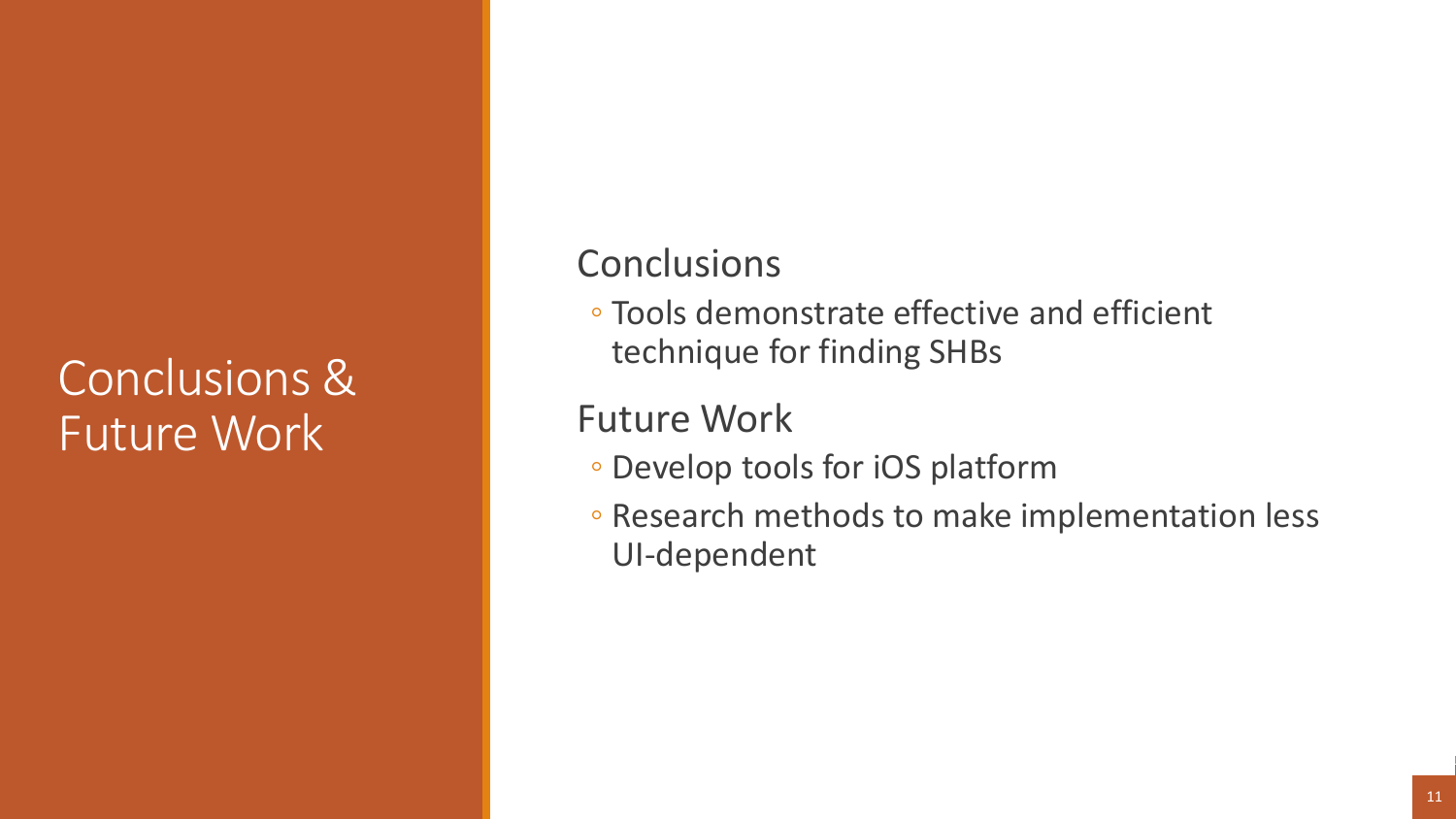## Acknowledgements

- NSF Grant #1659396
- Wichita State University for hosting REU site
- Embry-Riddle Aeronautical University for Travel Funding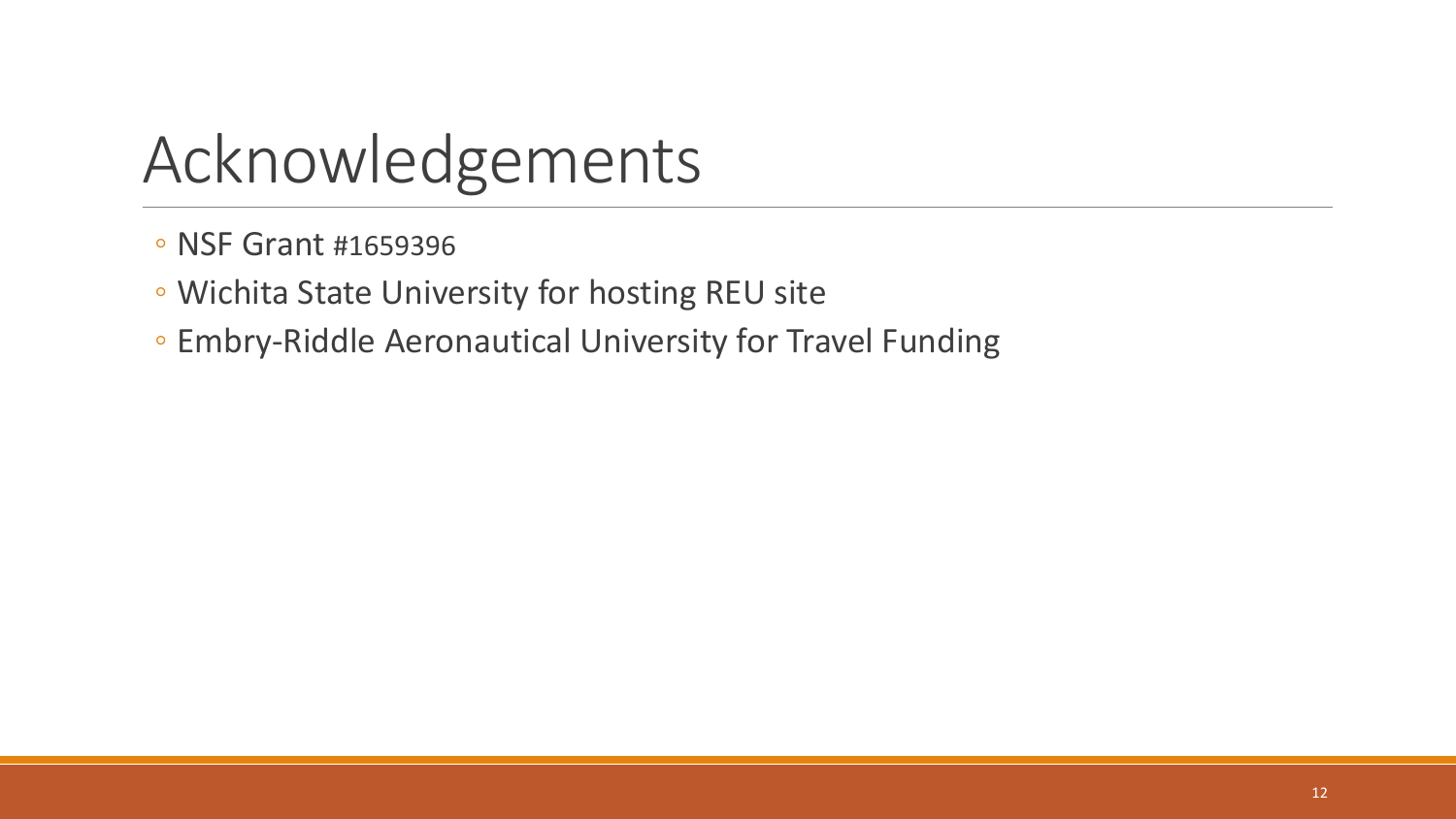# Questions?

LUKE BAIRD: BAIRDL1@MY.ERAU.EDU

ZHIYONG SHAN: ZHIYONG.SHAN@WICHITA.EDU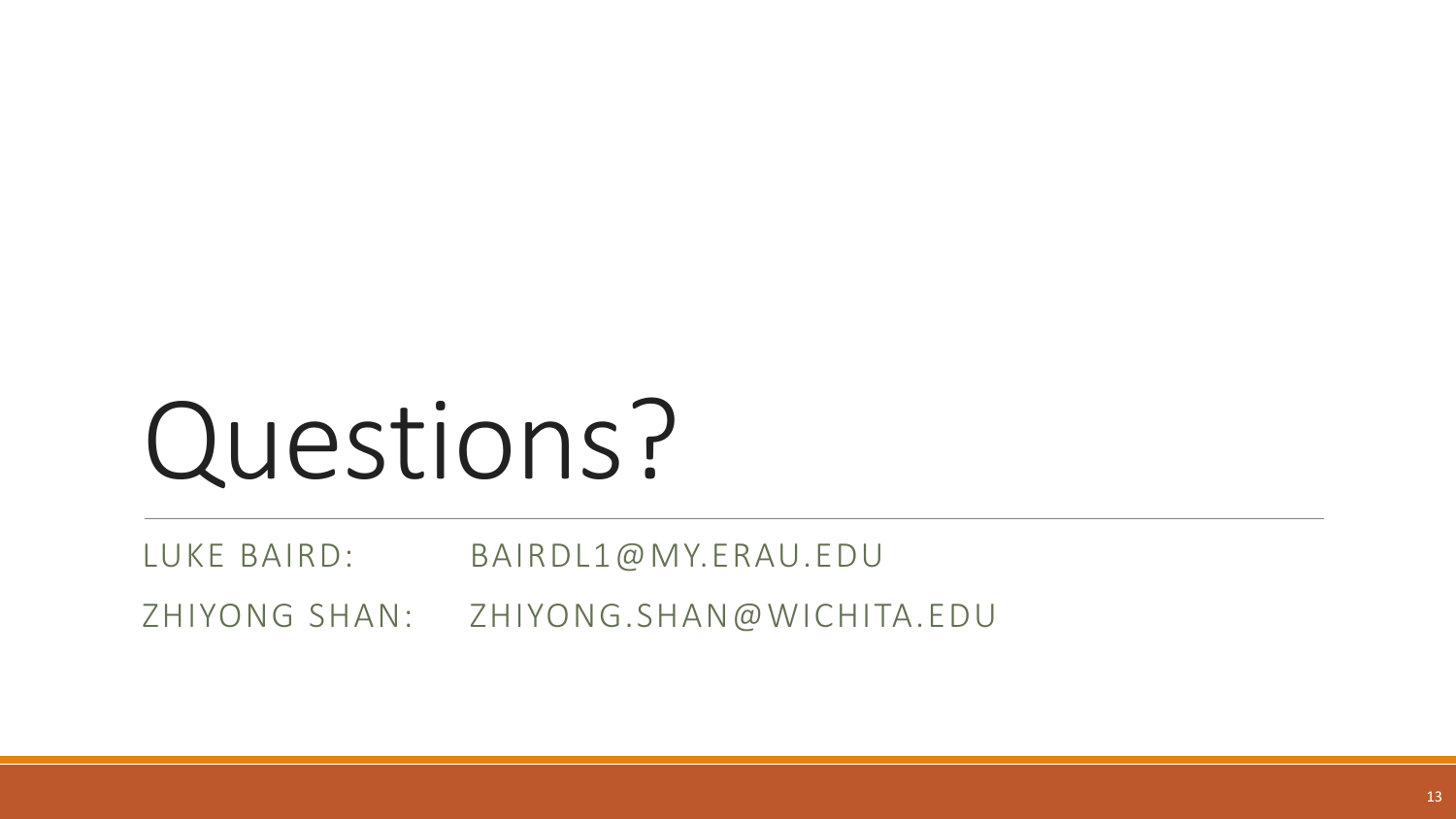# Backup Slides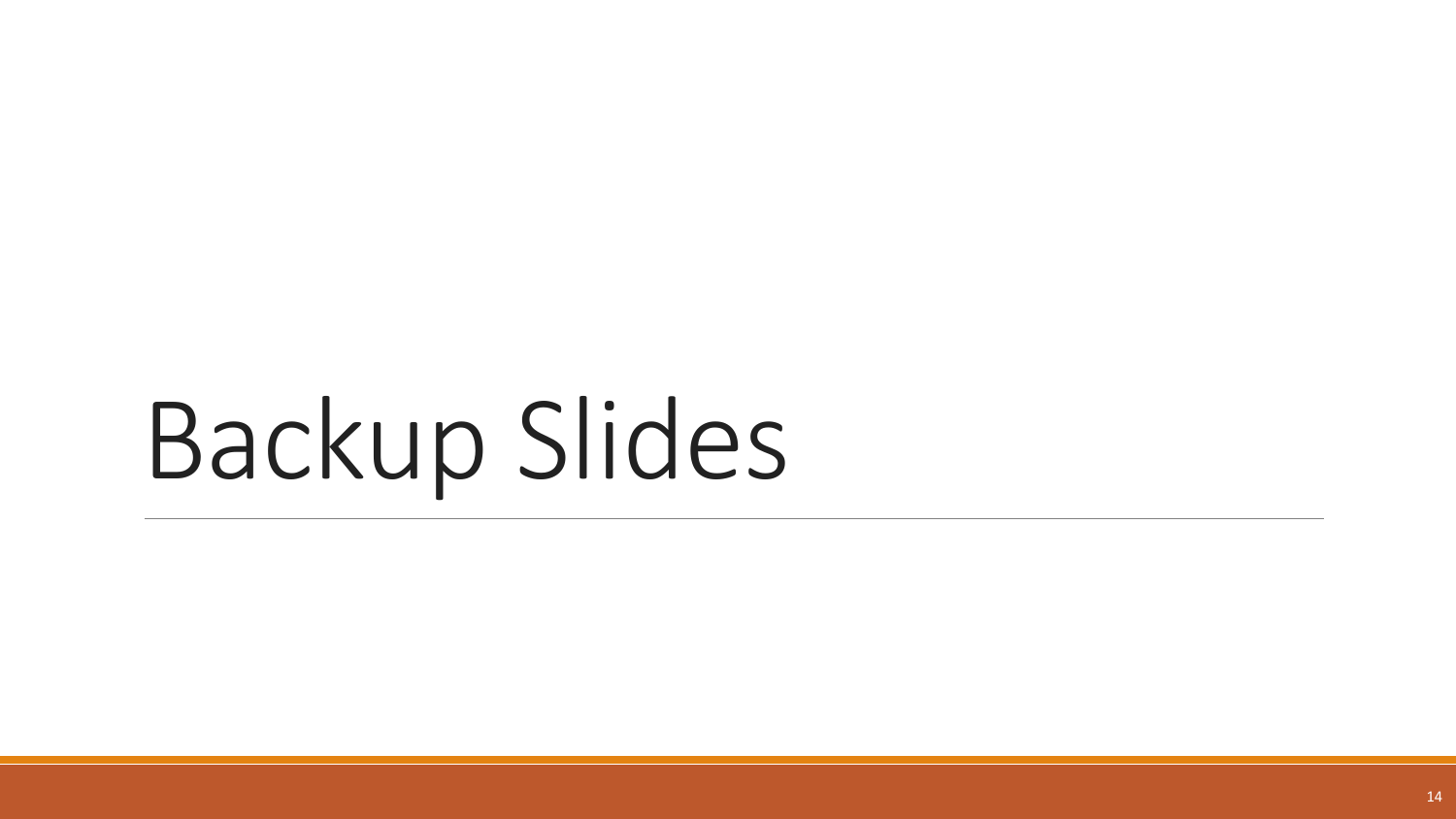### Script Interfacing

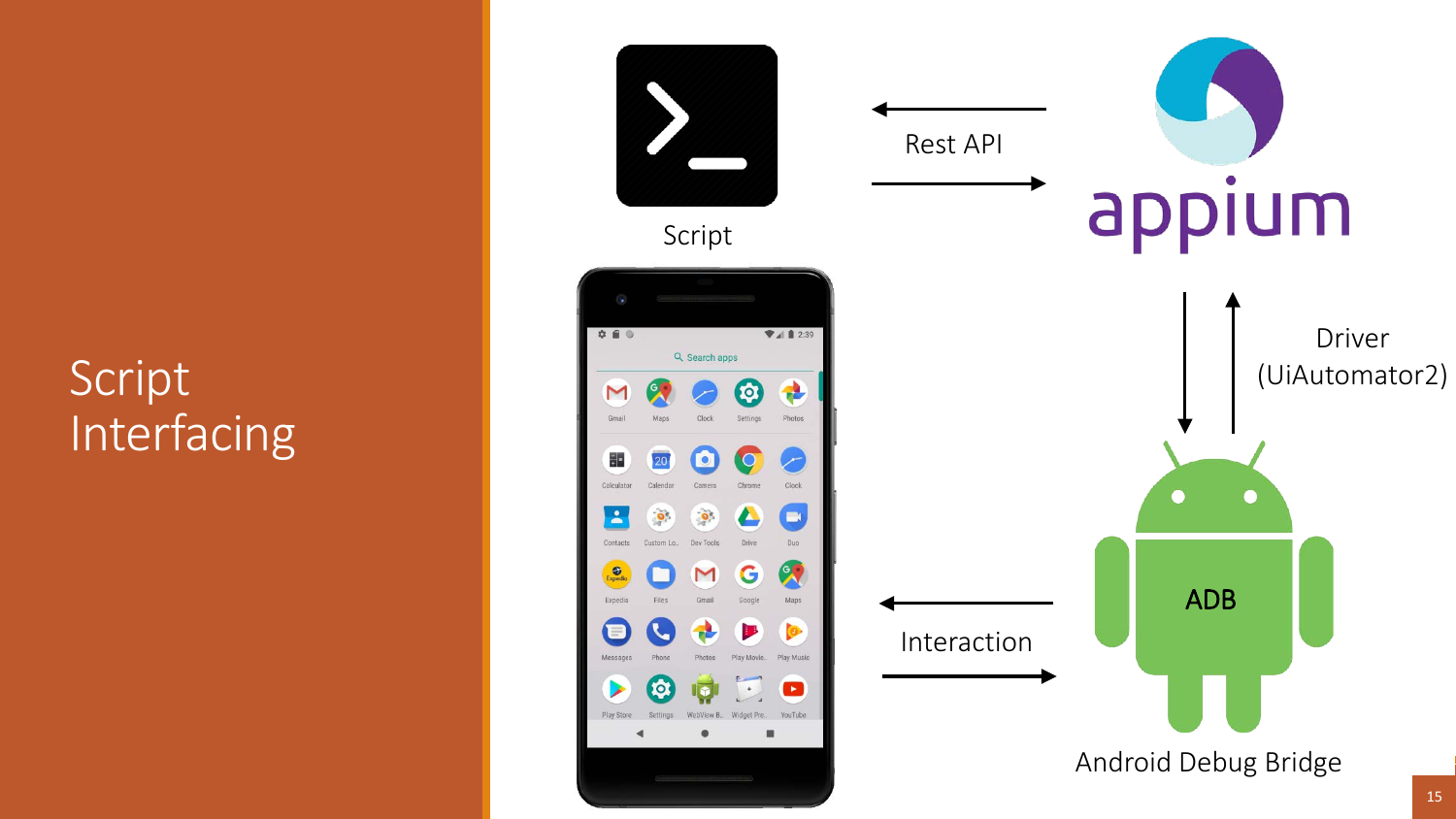Home Application Appium Parameters

#### Desired capabilities JSON parameters:

- platformName: Android
- platformVersion: 8.1
- automationName: uiautomator2
- 
- 
- 
- 
- 
- 
- deviceName: Android Emulator
- appPackage: com.google.android.apps.nexuslauncher
- appActivity: .NexusLauncherActivity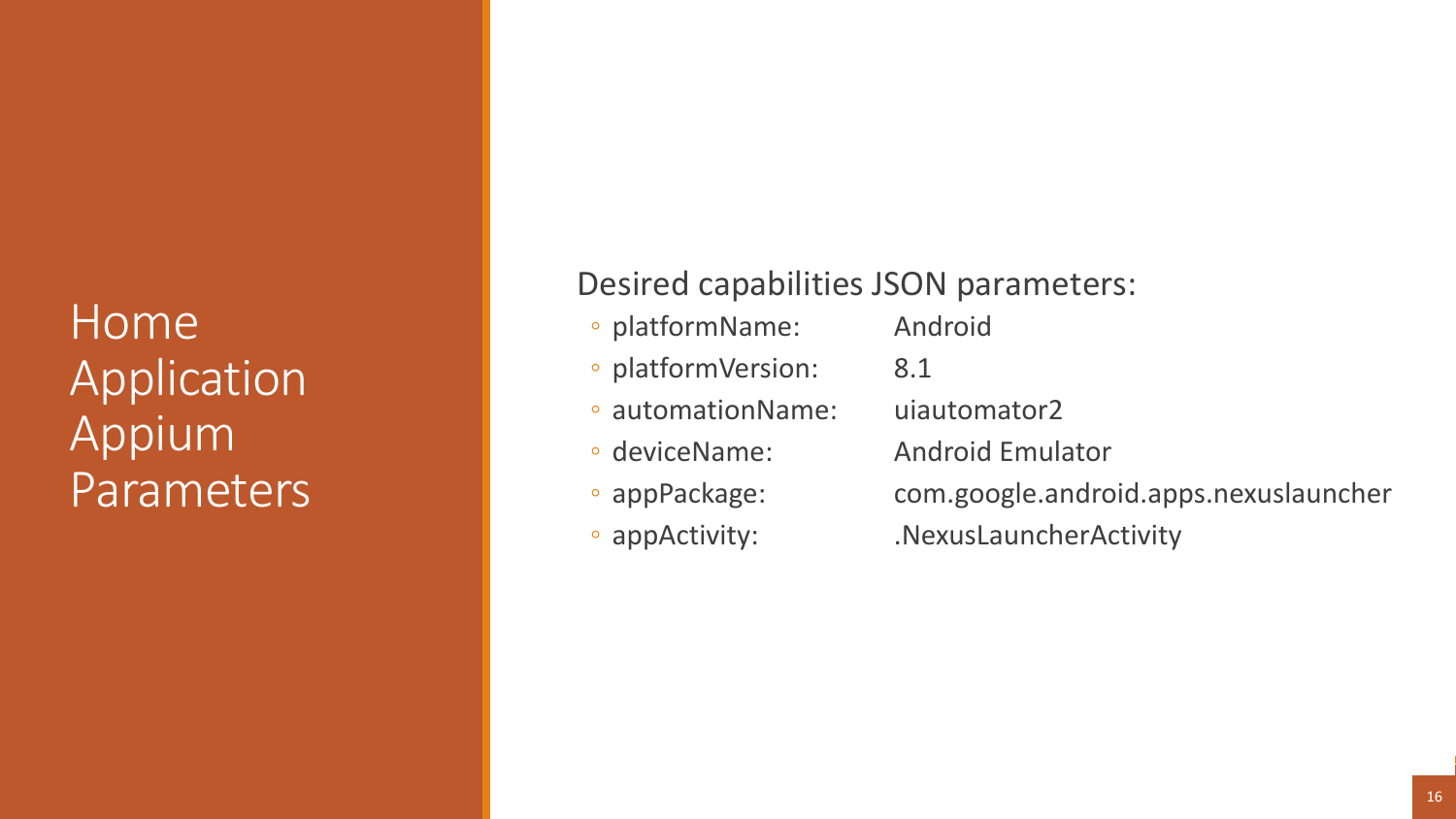**Settings Application** Appium Parameters

#### Desired capabilities JSON parameters:

- platformName: Android
- platformVersion: 8.1
- automationName: uiautomator2
- 
- 
- appActivity: .Settings
- 
- 
- deviceName: Android Emulator
- appPackage: com.android.settings
	-